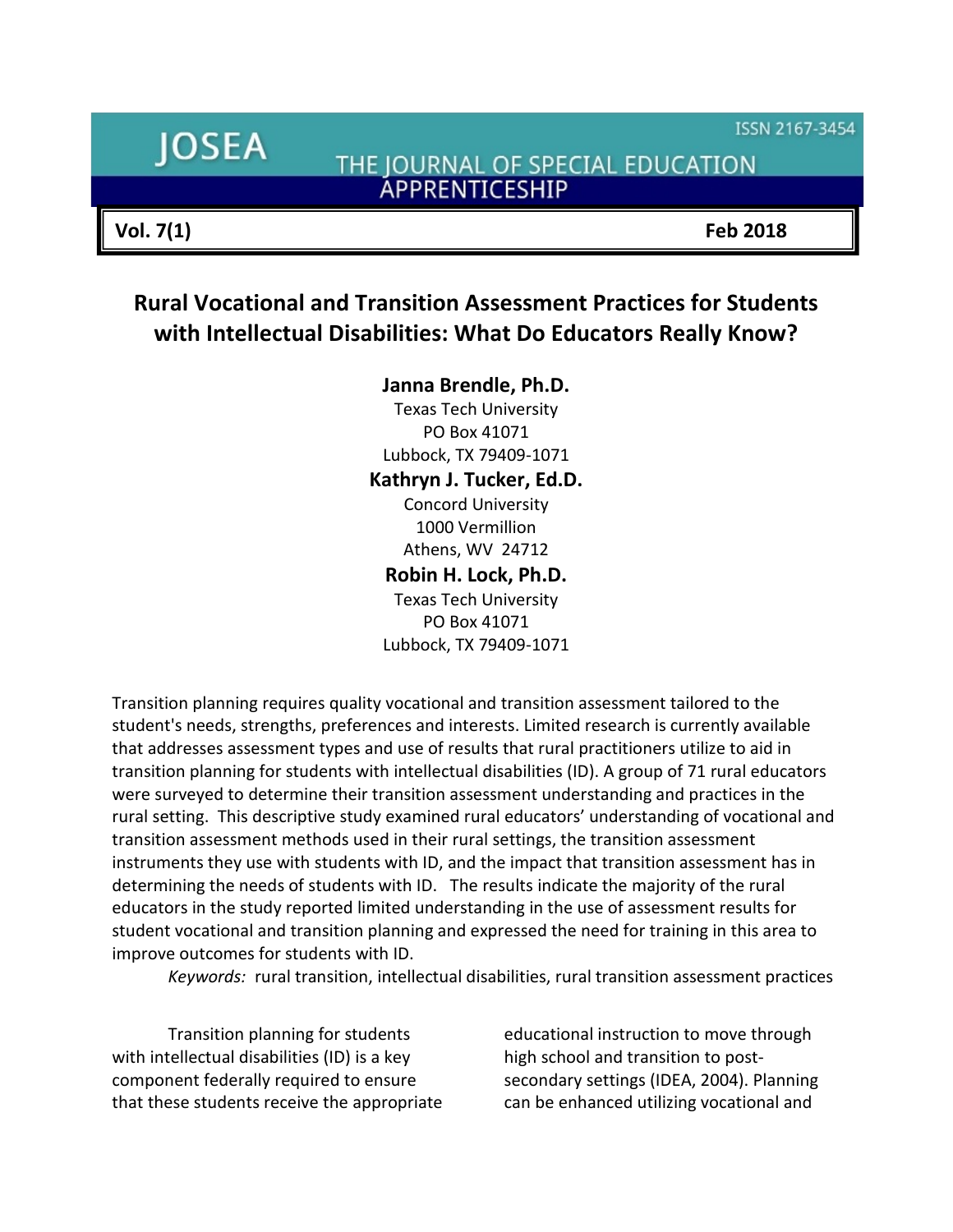transition assessment information. Too often, however, such planning reflects limited depth due to a lack of information related to the students' needs, interest and level of competency. For many rural teachers making vocational and transition assessment connections with potential opportunities for transition success can be a challenge. Rural schools can be described as communities located five to twenty-five miles from an urban area with a population of less than twenty-five hundred (NCES, 2006). Rural teachers may struggle to find quality vocational and transition assessment opportunities as their schools may provide a limited amount of real-life transition experiences in their small rural communities in addition to a lack of funds for purchase of assessment programs (Morgan & Openshaw, 2011). In comparison, larger school populations located in urban and suburban areas tend to have more resources to provide services such as vocational assessment programs to assist students with intellectual and other low incidence disabilities to determine vocational interests and transition needs in order to design and plan for vocational and transition activities (Harmon & Smith, 2012). Rural schools may not have either the financial resources or the numbers of students required to create vocational and transition programs to provide individual assessment in vocational settings (Wehman, 2013). Consequently, a study to identify strategies to improve assessment in determining the individual vocational and transition needs of students with ID in rural school settings was implemented.

### **Purpose of the Study**

The purpose of this study was to determine rural special educators' knowledge of vocational and transition assessment practices and to identify the

assessment processes implemented with students with ID in the rural schools represented. The development and implementation of an individual transition plan relies heavily on the vocational and transition assessment process. Research studies that address vocational and transition assessment for students with ID in rural settings specifically are limited (Morgan & Openshaw, 2011). Of particular concern is a lack of information concerning how rural schools can provide quality vocational and transition assessment without access to specialized transition programs that allow for in-depth and authentic assessment opportunities in vocational school settings and sheltered work programs.

# **Transition Assessment Practices**

Understanding rural special educators' knowledge and use of vocational and transition assessment for students with ID provides opportunities to increase successful outcomes for students. Spinelli (2012) proposed that vocational and transition assessment should (a) evaluate the student's current and desired skill levels to determine their ability to deal with the demands of postsecondary employment with regard to educational supports, (b) determine appropriate placement in vocational and community settings in order for the student to attain postsecondary goals, (c) seek to determine the accommodations, supports, and services that are needed in order for the student to ultimately be successful, and (d) design a system for monitoring progress and evaluating the success of the student's transition plan (Spinelli, 2012). The literature indicates vocational and transition assessments provide an "informational framework" for determining the strengths and needs of students (Flexer,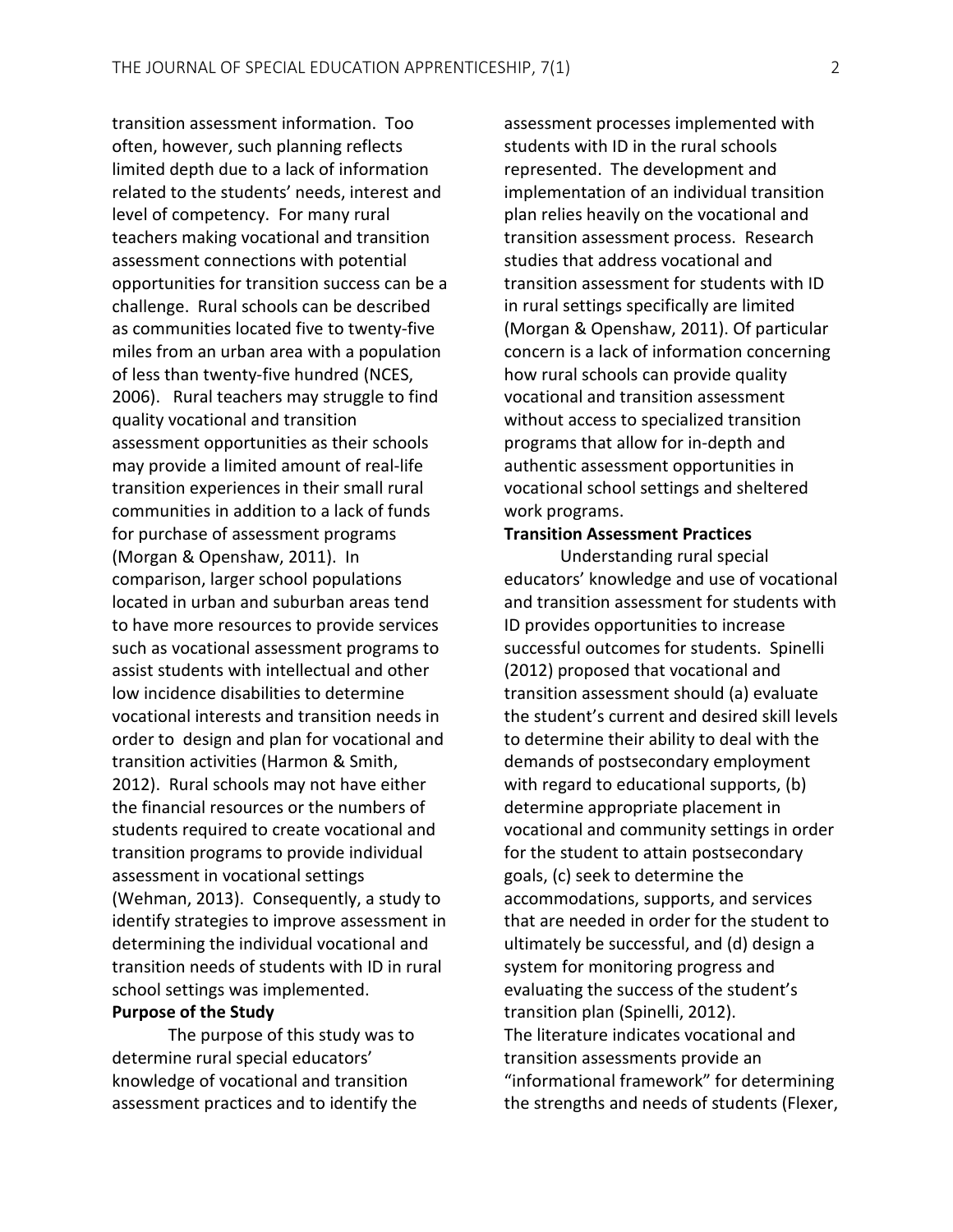Baer, Luft, & Simmons, 2013).In addition, when vocational and transition assessment occurs for students with ID, care must be taken to allow for individual and unique needs rather than using a one-size-fits-all assessment procedure (Venn, 2014). **Vocational and Transition Assessment for Students with ID**

In order for any student to meet the eligibility requirement for the category of intellectual disability, an adaptive behavior assessment must be conducted (Overton, 2016). However, an adaptive behavior assessment alone does not provide sufficient data to assist with vocational skills and transition planning. Vocational and transition assessments have been described in literature as assessing different domains of the same framework (Leconte, 2006; Overton, 2016). Vocational assessment focuses identifying a students' level of ability, skills and special supports and services in the areas of self-help ability, academic functioning, social support needed, physical ability to assist students in preparing for transition to postsecondary settings that may include sheltered or supported employment opportunities. Transition assessment targets a student's job interests, preferences and skills such as self-determination needed to transition into post-secondary settings (Carter, Brock, & Trainor, 2014; Overton, 2016). Transition assessment is defined as an ongoing process of data collection of a student's preferences and interests as related to post-secondary workplaces, education, living and social venues (Leconte, 2006). Both types of assessments provide critical information required to provide appropriate instruction and support and inform planning regarding employment, independent living, social, and educational skills needed for successful transition.

Teachers in rural schools should be aware of the benefit of thorough and ongoing assessment of vocational and transition needs for students with ID (Carter et al., 2014; Patton & Mcilveen, 2009).

While there is considerable research available on vocational and transition assessment with informal and formal measures in general a context, specific details regarding best practices for assessment of transition needs and services for students with ID remains lacking (Carter et al., 2014; Shogren & Plotner, 2006; Wehman, 2011). For example, Moon, Simenson, & Neubert (2011) studied the necessary skills, experiences, and information needed prior to supported employment as identified by community rehabilitation providers. The assessment practices, skills needed, and work experiences deemed critical were explored using a survey and interview the providers. Results of the study indicated that the interests and preferences of the client were important to consider; however, only three of the 12 revealed that this information was consistently obtained from the school or family. They also found that vocational and transition assessment was minimal in the secondary school setting for their clients and results from traditional vocational and transition assessments were not always administered and readily available (Moon et al., 2011). The participants in the study advocated for utilizing the information gleaned from vocational and transition assessments to assist with appropriate onthe-job training opportunities in many types of employment settings.

A study of special educators who completed a transition inventory on each of 134 students with ID identified the importance of transition assessment and addressed the need for research that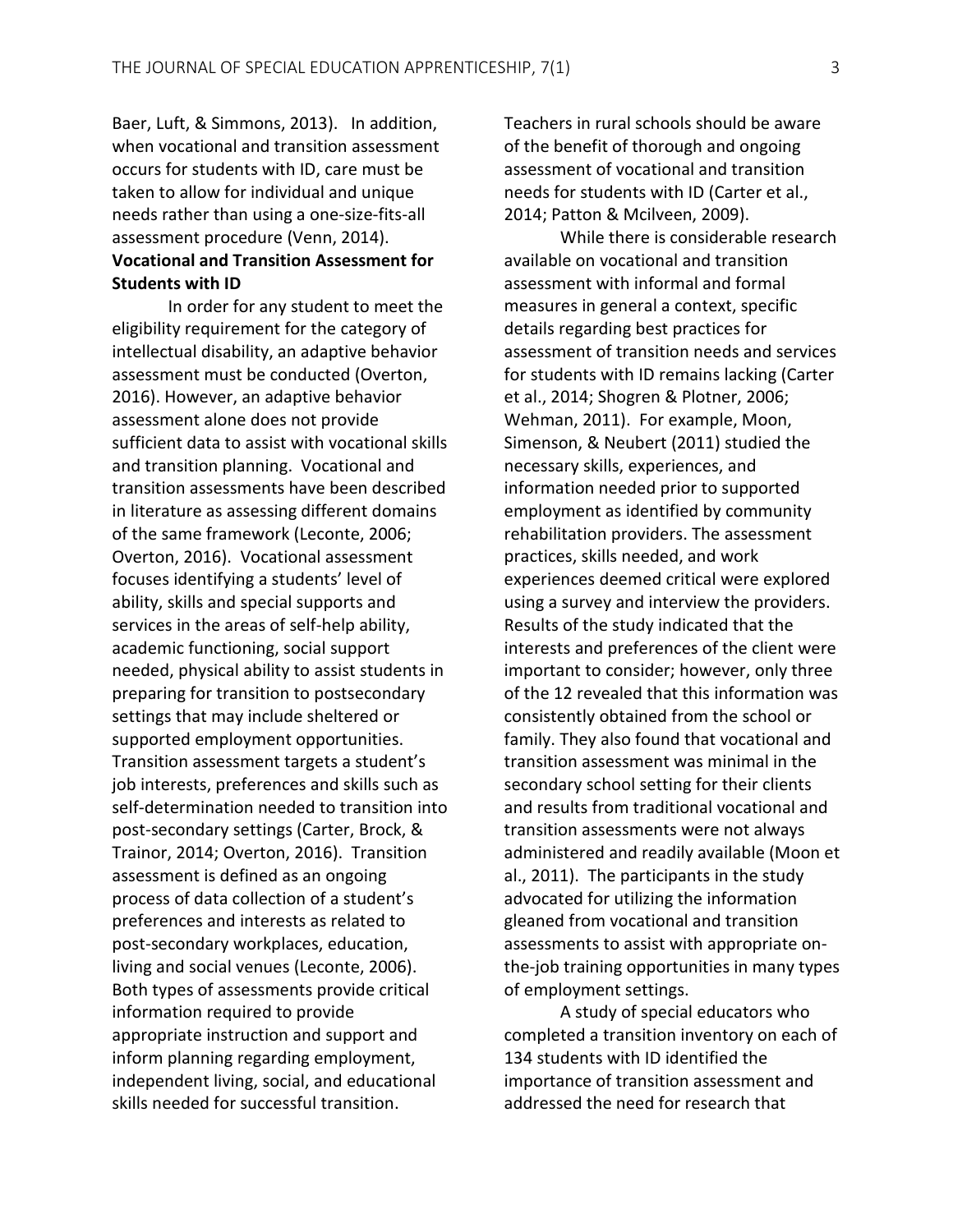targets these students (Carter et al., 2014). An important finding of the study was that due to the unique and varying abilities of students with ID, appropriate transition assessment is required to identify strengths and needs and to individually plan appropriately for each student (Carter et al., 2014).

#### **Research Questions**

This study investigated rural educators' knowledge of vocational and transition assessment practices for students with ID. By determining rural teacher knowledge of vocational and transition assessment and identifying the transition assessments used, the investigators planned to identify vocational and transition assessment practices that could be strengthened to improve transition outcomes for students with ID in rural settings. This study sought to answer the following questions:

- 1. What knowledge do rural educators possess regarding vocational and transition assessment for students with intellectual disabilities?
- 2. What vocational and transition assessment practices are used by rural educational personnel for students with intellectual disabilities?

#### **Methodology**

A survey was distributed and descriptive statistics were utilized to analyze results. The conclusions drawn about the survey results were used to identify the needs of rural special educators to implement quality vocational and transition assessments. This study replicated a similar transition assessment study and the survey was adapted for use in this current study with a rural education (Herbert, Trusty, Lorenz, & Trusty, 2010). Herbert et al., (2010) evaluated rehabilitation personnel's vocational and transition assessment practices and examined vocational rehabilitation

counselors and their experiences with students with a variety of disabilities.

The setting for this study was rural West Texas. This region is known as a rural plains area with one larger city that is surrounded by rural towns at least 18 miles from the urban area and community populations of less than 1600. Data were collected in these communities to examine the unique needs of a rural locale to identify any barriers to providing appropriate transition assessment. The barriers that affect transition planning for students with ID in the rural setting might include (a) the expanse of the region as a land mass, (b) the financial issues surrounding the provision of specialized transition services for smaller numbers of students with ID, and (c) the availability of specialized services for students with ID including transition centers. Participants

A group of 71 participants included special education teachers in self-contained school settings, special education teachers in school inclusion settings, school vocational adjustment coordinators, diagnosticians, special education directors, and school transition coordinators who coordinate the transition planning process and also work directly with students who have ID. This group represented the educators who typically provide transition services to students with ID in West Texas.

The population for this study included 71 participants of whom 83.1% were female and 16.9% were male. Over 89% of the respondents were special education teachers, educational diagnosticians, vocational teachers, all positions requiring direct involvement in the vocational and transition assessment process. The remaining 11% can be described as educators who may attend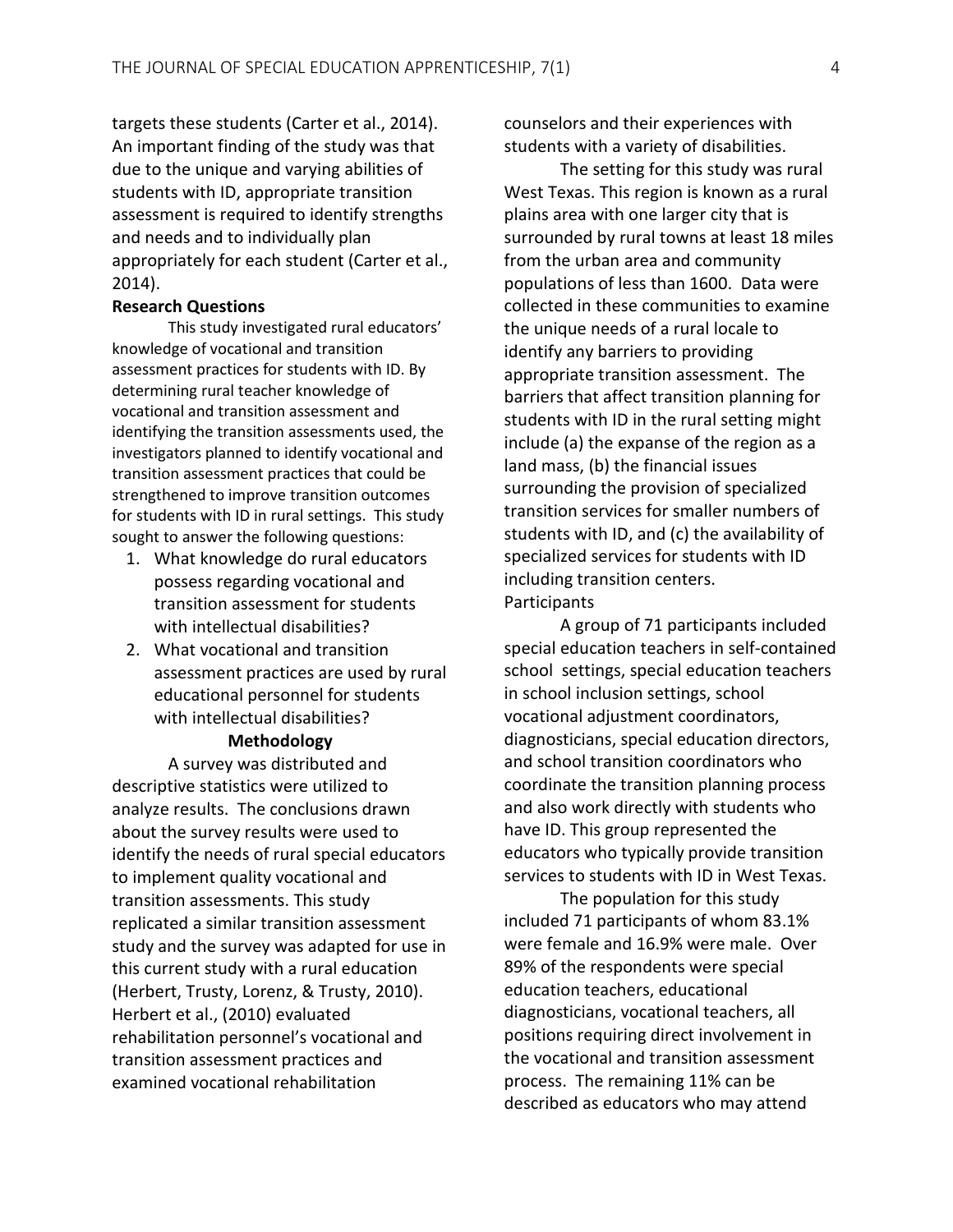transition planning meetings but do not administer any type of vocational and transition assessment. A very large percentage of the participants, 80%, possessed a master's degree or higher. Participants with a bachelor's degree were significantly lower at 20%. The majority of participants, 79%, had 20 or more years of experience.

# *Instrument*

The survey was created online using the Qualtrics survey software (Appendix A). The Herbert et al. study (2010) served as a model for the survey. Participants could respond directly online and the responses when straight to the researchers. It consisted of 16 questions, 5 related to participant demographics and 11 that examined the types of vocational and transition assessment conducted for students with ID in rural areas, as well as, the participant's knowledge and use of specific instruments. Respondents were asked about the training they received to prepare them for engaging in vocational and transition assessments of students with ID. Finally, participants rated the impact they believed transition assessment played on students' transition planning. Data Collection

During the recruitment phase of the study, directors of special education received an email concerning the study and its goals. These special education directors were asked to forward an email survey letter containing a link to staff who worked specifically with students with ID and the transition process. Additional email addresses were obtained through the Texas Association of Vocational Adjustment Coordinators, Texas Educational Diagnostician Association, Education Service Center contacts, and district e-mail contacts. The survey letter stipulated that

participation was completely voluntary. The survey was available online for a four week period. Reminders were emailed at the two and three week periods. Contact was made with 102 potential participants that encompassed 12 counties of rural West Texas. The researchers received 71 completed surveys for a response rate of 70%.

#### *Data Analysis*

Descriptive analysis was used to analyze the data. Demographic information was analyzed to provide a clear picture of who responded to the survey and their involvement with rural vocational and transition assessment. The data was reported in terms of percentages and frequency counts. Finally, mean data were calculated for questions that required participants to indicate their particular experience with an assessment technique or a standardized assessment instrument.

#### **Results**

Frequency counts were utilized to determine the percentages of survey responses from participants involved in vocational and transition assessment. Ninety-two percent of respondents to the survey identified as working in an area related to special education. Thirty-six were campus special teachers, six were special education administrators, twelve were vocational adjustment coordinators, and eleven were educational diagnosticians. Five participants identified as campus administrators, one was a district administrator, and was a consultant. More than 71% of the participants identified they worked in the high school setting. The lowest percentage of employment settings was in an alternative or state facility at 4%. Grade Level Implementation

Frequency counts were used to identify when the survey participants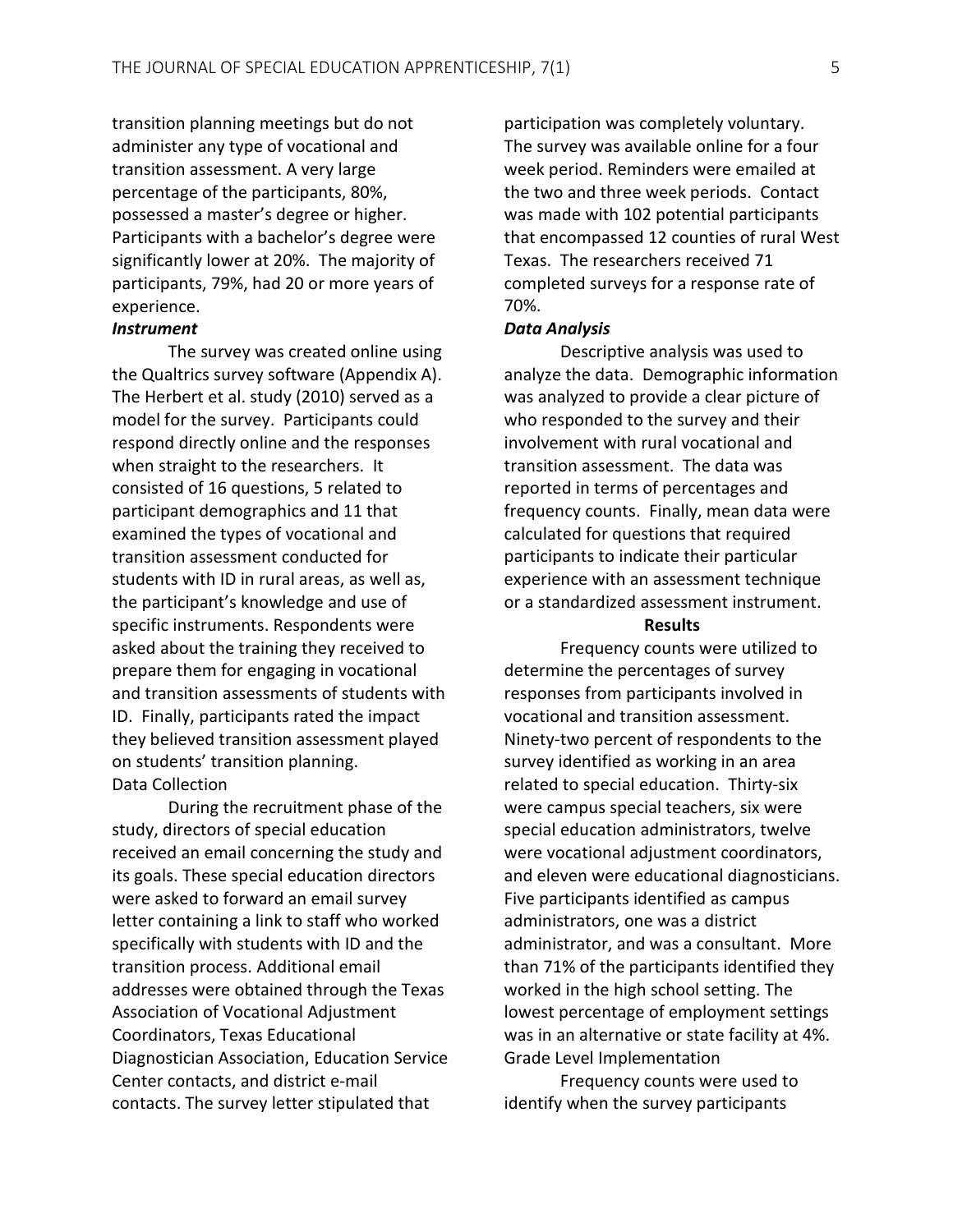perceived that vocational and transition assessment should be occurring. The results indicated that 32% of the respondents felt that vocational and transition assessment for an individual student should be occurring across all high school grade levels. A much larger percentage at 68% suggested that an individual student should only be assessed at one grade level with the majority of those (23%) selecting the  $9<sup>th</sup>$  grade.

The rural high school special education teacher was selected by the particpants as the individual who administered vocational and transition assessments most often at 29%. If the participant identified as the Transition Coordinator and Vocational Adjustment Coordinator, they were the next most likely students to be conducting vocational and transition assessment (16% and 13%). The educational diagnosticians' role in the administration of the vocational and transition assessment was reported at 9%. The school phsychologist was selected as the least likely individual to administer vocational and transition assessments.

Research Question One sought to answer the question: "What knowledge do educators possess regarding vocational and transition assessment for students with intellectual disabilities?" Percentages were calculated to examine the participant's selfrating of their level of understanding and the participant's self-report of additional training that would be desirable in the area of vocational and transition assessment particularly as it related to rural areas.

Participant understanding regarding vocational and transition assessment processes was obtained through the survey responses. These responses were selfreported indicating the participant's perception of their vocational and transition

assessment knowledge. Thirty-eight percent of the participants marked "a very clear understanding", 45% marked "a moderately clear understanding", and 14% indicated "little or no" understanding of vocational and transition assessment for students with ID.

Research question two examined the following: "What vocational and transition assessment practices are used by educational personnel for students with intellectual disabilities?" To answer this question, participants were asked to respond to questions regarding (a) the areas addressed in the vocational and transition assessment, (b) the participants' familiarity with types of assessment practices that could be used in vocational and transition assessments, (c) the participants' familiarity with a variety of standardized assessment instruments, and (d) the students' perceptions of the impact of the vocational and transition assessments in their students actual transition experience.

Participants were asked to indicate all areas addressed during their typical vocational and transition assessment. The majority of the respondents indicated that "Student Interest" was most often included in their vocational and transition assessment for students with ID at 89%. "Vocational Aptitude" was the second highest component identified as a portion of the participants' vocational and transition assessments at 68%. "Academic Achievement" was rated at 56% while "Career Decision Making" was only included by 46% of the participants. Work oriented categories such as "Work Values" at 36.6%, and "World of Work Knowledge" at 32.4% were reported rather infrequently by the participants.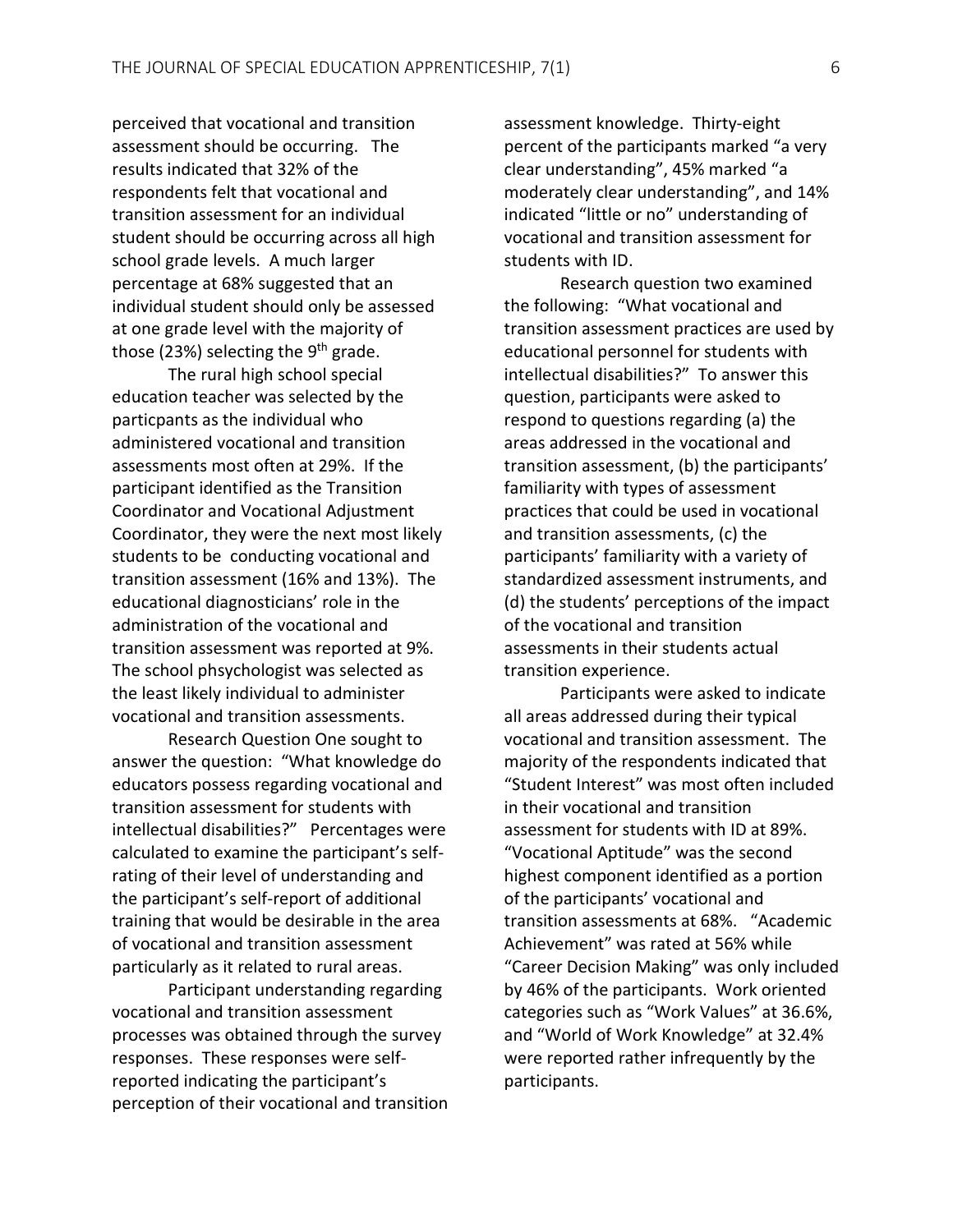Survey respondents were asked to identify the vocational and transition assessment types they had (a) only heard of, (b) used, or (c) not used or heard of. Frequency counts were obtained for each area of assessment. Means for actual usage ranged from 1.60 to a 2.86. At 79%, Teacher Observation (2.86) was the assessment type most often reported as used by the participants to assess students with ID vocational and transition needs. In addition to teacher observation, the participants also reported using Interest

Inventories at a rate of 2.77 used by 76% of the participants. Many participants indicated that they had heard of Personality Profiles (61%) but did not use them in their vocational and transition assessments (2.22). More than half of the participants (52%) had not heard of Ecological or Environmental Assessment as a technique to be used in vocational and transition assessment (1.60). Table 1 provides the percentages of familiarity as well as the mean rating for usage each technique.

Table 1

*Percentages and Means Indicating Level of Use for Vocational and Transition Assessment Methods*

| Item                               | % Not Used  | % Only Heard | % Used | Usage |
|------------------------------------|-------------|--------------|--------|-------|
|                                    | or Heard of | of Not Used  |        | Mean  |
| <b>Teacher Observation</b>         | 3           | 23           | 79     | 2.86  |
| Interest Inventories               | 1           | 20           | 76     | 2.77  |
| <b>Student Survey</b>              | 1           | 24           | 75     | 2.73  |
| Interviews                         | 4           | 19           | 77     | 2.73  |
| Academic Achievement               | 0           | 34           | 66     | 2.66  |
| Intellectual Aptitude              | 2           | 33           | 65     | 2.64  |
| <b>Functional Skills Inventory</b> | 6           | 34           | 60     | 2.53  |
| Career Aptitude                    | 4           | 48           | 48     | 2.45  |
| <b>Teacher Made</b>                | 8           | 49           | 43     | 2.34  |
| Curriculum-Based                   | 12          | 44           | 44     | 2.33  |
| Learning Styles                    | 4           | 33           | 24     | 2.33  |
| <b>Personality Profiles</b>        | 8           | 61           | 31     | 2.22  |
| Portfolio                          | 15          | 54           | 31     | 2.16  |
| Self-advocacy measures             | 25          | 52           | 23     | 1.98  |
| Self-determination measures        | 27          | 53           | 20     | 1.93  |
| Situational                        | 42          | 35           | 23     | 1.81  |
| Authentic                          | 43          | 45           | 12     | 1.68  |
| Ecological/Environmental           | 52          | 36           | 12     | 1.60  |

Frequency counts were obtained for 12 published vocational and transition

assessment tools. Survey respondents were asked to identify the vocational and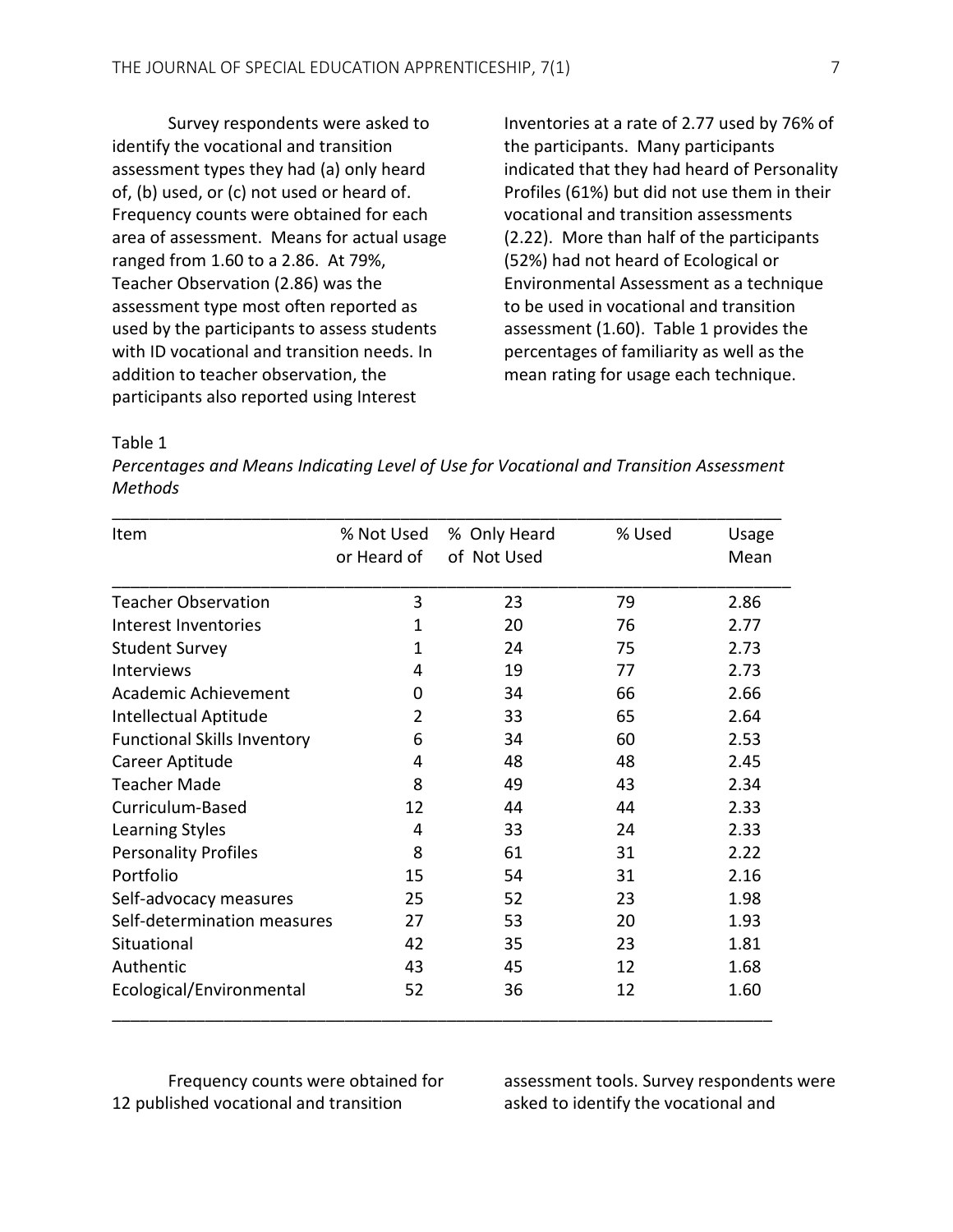transition assessment types they had (a) only heard of, (b) used, or (c) not used or heard of. Means for usage ranged from 1.38 to 2.62. Special Education Manage (SEM) received the highest rating for usage at 2.62 as a measure that the respondents often used in their vocational and transition assessment. The SEM was used by 67% of the participants. The next highest published tool included the Transition Planning Inventory (TPI) at 2.22 for usage. The Reading-Free Vocational Interest Inventory: *2* was rated at a 2.05 for usage

but only 35% of the population reported using it and some 39% had never even heard of it. With respect to the Brigance Employability Skills Inventory, the usage rating mean came in at 2.08 but only 27% of the educators used the tool. The Arc Selfdetermination Scale and the Wide Range Interest and Occupation Test (WRIOT2) were the least used by participants at 1.38 and 1.53 respectively. Table 2 provides the percentage of participants and mean ratings according to their familiarity with a variety of transition assessments.

Table 2

| Percentage and Means for Level of Use for Published Vocational and Transition Assessments |                           |                                |       |               |
|-------------------------------------------------------------------------------------------|---------------------------|--------------------------------|-------|---------------|
| Item                                                                                      | % Not Used<br>or Heard of | % Only<br>Heard of<br>Not Used | %Used | Usage<br>Mean |
| Special Education Manager (SEM)                                                           | 4                         | 29                             | 67    | 2.62          |
| <b>Transition Planning Inventory (TPI)</b>                                                | 13                        | 30                             | 57    | 2.22          |
| <b>Brigance Employability Skills Inventory</b>                                            | 19                        | 53                             | 28    | 2.08          |
| Reading-Free Vocational Interest<br>Inventory: 2 (R-FVII:2)                               | 37                        | 31                             | 32    | 2.05          |
| O-Net Interest Inventory                                                                  | 63                        | 15                             | 21    | 1.87          |
| Picture Interest Career Survey (PICS)                                                     | 42                        | 34                             | 24    | 1.82          |
| Meyers Briggs Type Indicator                                                              | 46                        | 51                             | 3     | 1.58          |
| COPS-PIC: Picture Inventory of Careers                                                    | 55                        | 31                             | 14    | 1.44          |
| Microcomputer Evaluation<br>Of Careers and Academics (MECA)                               | 58                        | 24                             | 19    | 1.41          |
| Wide Range Interest & Occupation Test                                                     | 60                        | 27                             | 13    | 1.53          |
| ARC Self-determination Scale                                                              | 68                        | 25                             |       | 1.38          |

\_\_\_\_\_\_\_\_\_\_\_\_\_\_\_\_\_\_\_\_\_\_\_\_\_\_\_\_\_\_\_\_\_\_\_\_\_\_\_\_\_\_\_\_\_\_\_\_\_\_\_\_\_\_\_\_\_\_\_\_\_\_\_\_\_\_\_\_\_\_\_\_\_\_\_\_\_\_

*Percentage and Means for Level of Use for Published Vocational and Transition Assessments*

The participants rated their perception of the impact of vocational and transition assessment for students with ID on a four point scale. Only 17% of the participants indicated that vocational and transition assessment had a "Significant" impact. A "Moderate" impact was perceived by 46.8%. "Minimal" impact was indicated by 30.9% of the participants, and "Little or No" impact by 5.6% of the participants. The percentage of students who perceived that vocational and transition assessment had a "Moderate" to "Minimal" impact on transition planning and support was 83%. The participants also rated their level of understanding regarding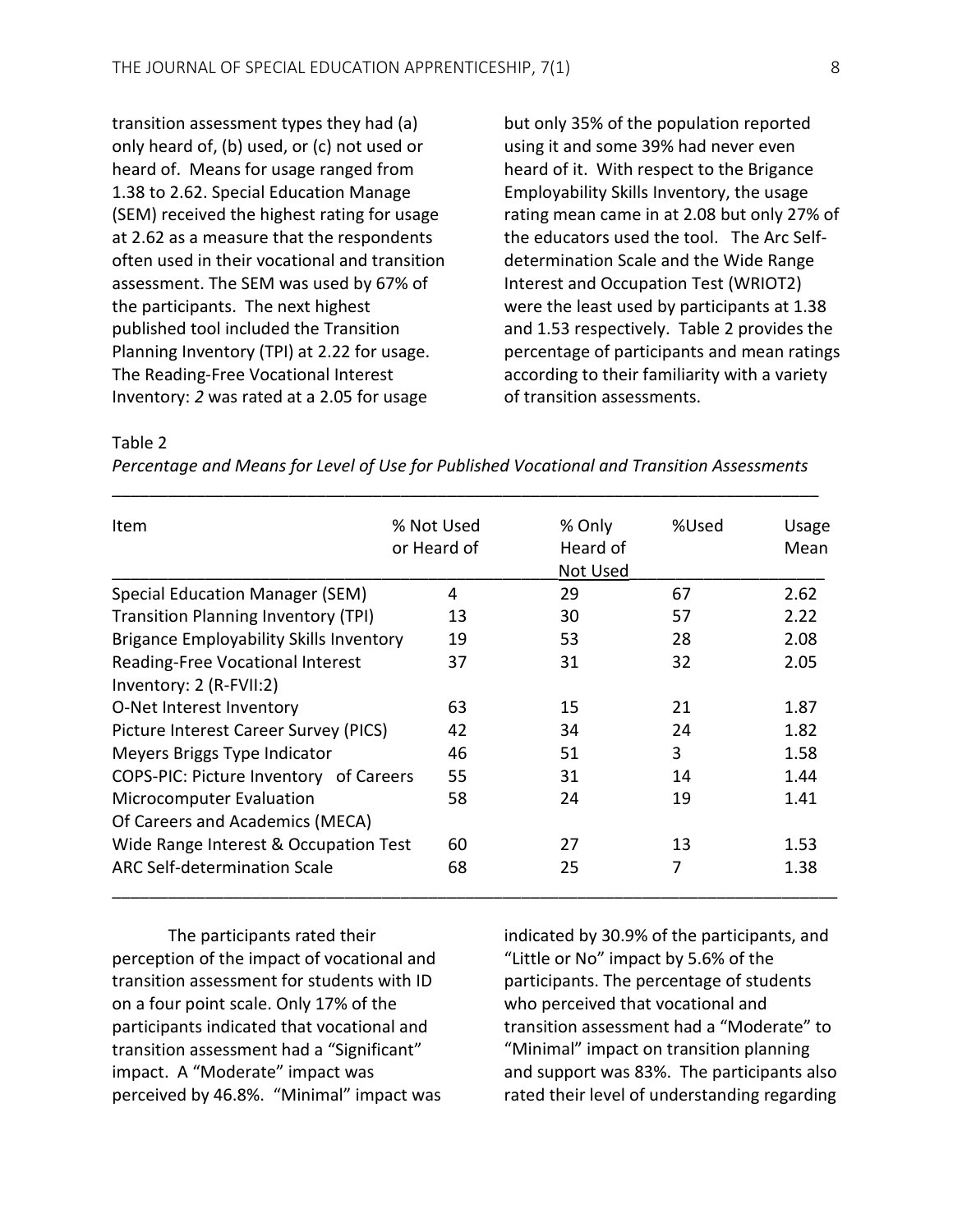the use of vocational and transition assessment for high school students with ID on a four point scale. The majority of participants, 62%, reported "Limited" or "Little" understanding in the use of vocational and transition assessments to plan for student needs.

The survey included a question to allow the participants the opportunity to express what types of training they would like to receive. Participants were encouraged to select all of the types of training they would like to pursue. An extremely large number of participants expressed a desire to participate in workshops (91%). Eighty-one percent of those participants desired one-day workshops. Participants also favored team collaborations at 48%. Many indicated the desire to participate in online training modules (48%). Ongoing in-service training opportunities were also viewed as a place where they would like to obtain more training. Only 33% of the participants expressed interest in college-level coursework.

#### **Discussion**

The results of the study identified components to consider regarding the use of vocational and transition assessment for individuals with ID. There are two general discussion points to address related to the research questions and results of the study. First, more than half of the participants completing the survey indicated they possessed limited or little understanding of how to utilize the results of vocational and transition assessments specifically to plan for student needs which is related to the need for training. The report of minimal understanding of the use of assessment to plan for student needs may be an important consideration as the overwhelming majority of respondents in this rural study identified

as a special educator in some capacity and would potentially be responsible for administering the assessments, developing transition plans, and supporting student needs. The majority also reported minimal impact of the assessment on transition planning and identifying student needs. This would indicate how a lack of understanding in the use of assessment results affects the impact of assessment on transition planning. The report of limited understanding and impact in the area of vocational and transition assessment directly relates to the majority of participants identifying the need to attend workshops and training that focus on these assessments and strategies for utilizing the results in transition planning. Research has found that professional development that focused on an intended topic allowing for participant practice and the provision of feedback not only improves teacher knowledge of the topic, but also may result in an increase in the use of the practices learned (Glover, Nugent, Chumney, Ihlo, Shapiro, Kirra, Koziol, & Bovaird, 2016). This indicates that educator training reflecting the practices identified that focused on vocational and transition assessment for students with ID would potentially improve transition instruction and services.

The second discussion point addresses the types of vocational and assessments utilized in this rural study. More than three-fourths of the participants utilized teacher observation and at least one type of published vocational or transition assessment. While the majority reported the use of an assessment tool that included teacher observation, interest inventory, or a published transition assessment, the educators did not report they held a clear understanding of how to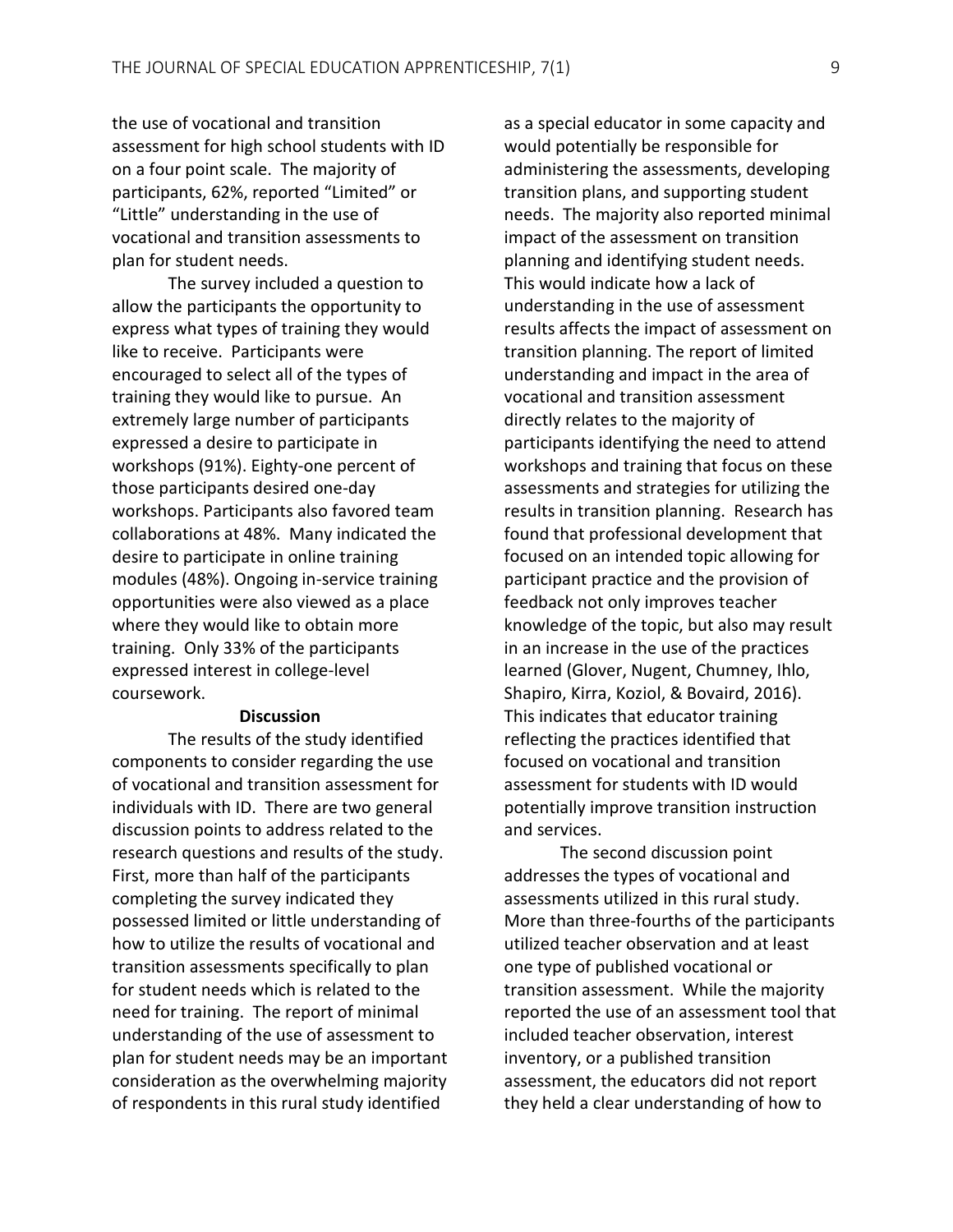use the information gained from assessment when planning for students with ID. This is reflected in the finding that less than one-fifth of the participants reported that vocational and transition assessment resulted in significantly shaping future transition needs and success. The findings of the study relate to prior research that addressed a recommendation to provide practice and feedback in training in the purpose and use of transition assessments in addition to providing access to a variety of methods and instruments to improve the use of vocational and transition assessment for students with ID (Glover et al., 2016; Moon et al., 2011).

The literature regarding vocational and transition assessment in rural areas indicates rural educators may have fewer resources than urban areas available to address and plan for student needs (Harmon & Smith, 2012; Morgan & Openshaw, 2011; Wehman, 2013). The majority of rural educators in this study reported they have limited understanding in the use of vocational and transition assessments and the majority reported a desire for training in this area. Based on these findings, targeting rural educators for training to address vocational and transition assessment may improve outcomes for students with ID.

#### **Limitations of the Study**

The following limitations were noted in this study. Participation was confined to a specific area of West Texas and not all of the vast rural population of Texas was included and does not represent all rural schools. The results should be viewed with caution as they represent only a small sample of rural special educators. Participants were not asked to provide information about previous places of employment so some of their responses

might have been influenced by experiences in urban or suburban locales. The length of time the participant resided in the rural area was not considered, however, may have influenced the knowledge of and experiences with local services and agencies. Finally, participants may have chosen to report more favorable responses that did not actually reflect their current practice or the assessment instruments their school districts would provide.

#### **Conclusions and Implications**

This descriptive study using an online survey evaluated rural educators' understanding of vocational and transition assessment and practices to address the needs of students with ID. The study was disseminated to education personnel who are involved in some capacity in the vocational and transition assessments with the majority of the surveys completed by special education teachers and other special education personnel.

The responses of the majority of rural educators to the survey questions reflect a general lack of understanding of the use of utilizing information gleaned from vocational and transition assessment and of the impact of assessment on planning for students with ID. In addition, few educators reported they had heard of or used a variety of assessments indicating the need to inform educators on the types of assessment available. Because vocational and transition assessment is a critical component in developing appropriate planning for the transition needs of students with ID, this indicates a need to provide training in types of assessments and use of results targeting educators in rural areas.

As a result of this study, implications for practice include training the rural educators responsible for vocational and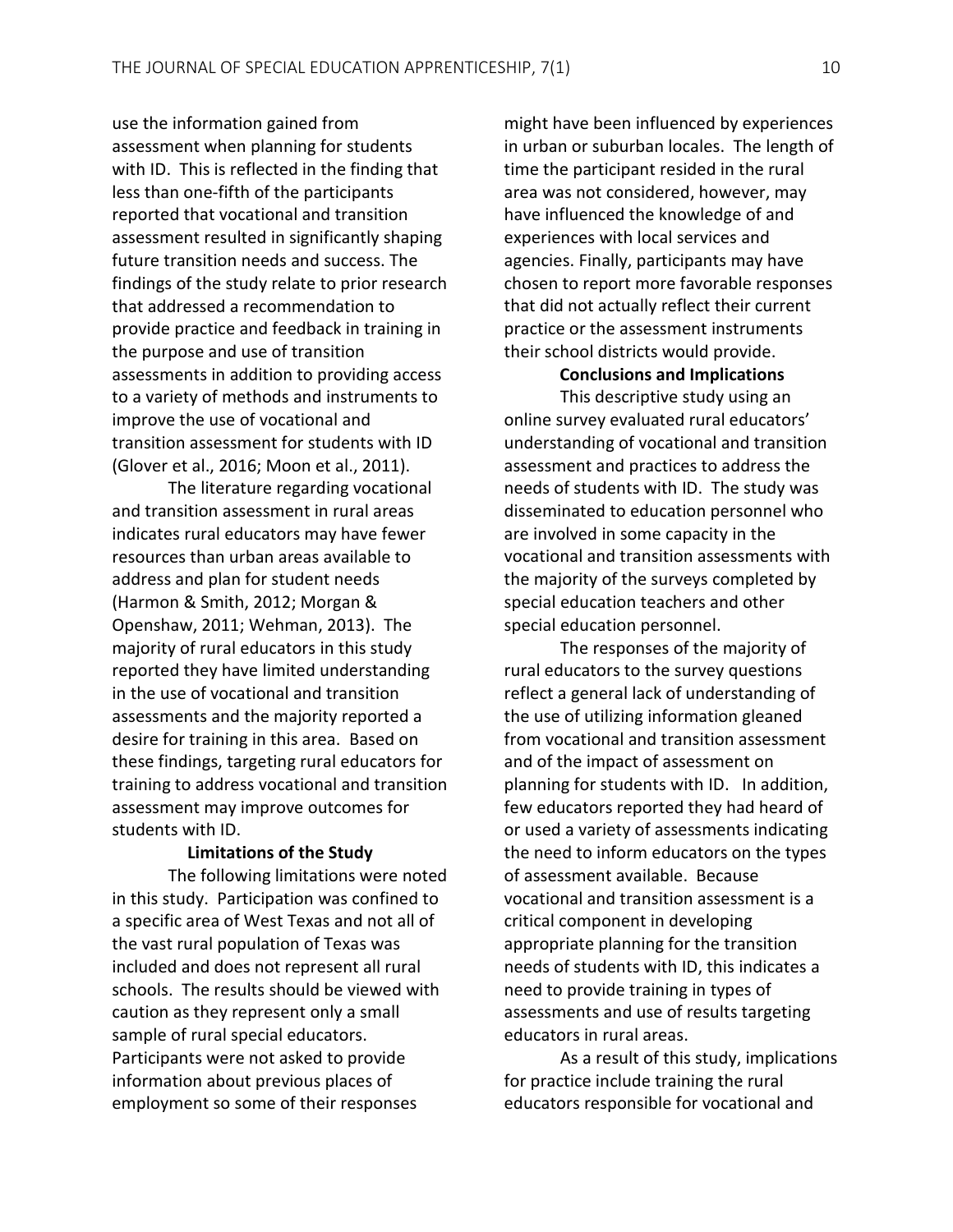transition assessment and planning to identify the appropriate types of assessment for students with ID, to administer the assessments, to use the assessment results to develop and implement transition plans. Rural schools would need to consider avenues for accessing the training for educators in vocational and transition assessment that may include the state education agency,

#### **References**

- Carter, E.W., Brock, M.E., & Trainor, A.A. (2014). Transition assessment and planning for youth with severe intellectual and developmental disabilities. *The Journal of Special Education,* 47(4), 245-255.
- Council for Exceptional Children (CEC). (2017). Retrieved from Flexer, R., Baer, M., Luft, P., & Simmons, T. (2013). *Transition planning for secondary students with disabilities* (4th ed.). Upper Saddle River, NJ: Pearson Education.
- Glover, T.A., Nugent, G.C., Chumney, F.L., Ihlo, T., Shapiro, E.S., Guard, K., Koziol, N. & Bovaird, J. (2016). Investigating rural teachers' professional development, instructional knowledge, and classroom practice. *Journal of Research in Rural Education,* 31(3), 1-16.
- Harmon, H.L. & Smith, K.C. (2012). *Legacy of the rural systemic initiatives: Innovation, leadership, teacher development, and lessons learned.*  Charleston, WV: Edvantia, Inc.
- Herbert, L., & Trusty, J., Lorenz, D., & Trusty, J. (2010). Career assessment practices for high school students with disabilities and perceived value reported by transition personnel. *Journal of Rehabilitation, 76*(4), 28-26.

educational service centers, and university level training. Further implications for research is the need to determine if training in the area of vocational and transition assessment tools and needs to improve planning for students with ID is unique to the counties in this study when compared to other rural areas.

- Individuals With Disabilities Education Improvement Act of 2004, 20 U.S.C. 1400 et seq. (2004).
- Leconte, P.J. (2006). The evolution of career, vocational, and transition assessment: implications for the

summary of performance. *Career Development for Exceptional Individuals*, 29(2), 114-124.

- Moon, S., Simenson, M., & Neubert, D. (2011). Perceptions of supported employment providers: What students with developmental disabilities, families, and educators need to know for transition planning? *Education and Training in Autism and Developmental Disabilities, 46*(1), 94-105.
- Morgan, R.L., & Openshaw, K.P. (2011). Targeted transition assessment leading to job placement for young adults with disabilities in rural areas. *Rural Special Education Quarterly,* 30(2), 28-31.
- National Center for Education Statistics (NCES) (2006). Retrieved from: https://nces.ed.gov/surveys/ruraled/def initions.asp
- Overton, T. (2016). Assessing learners with special needs. An applied approach. (8<sup>th</sup> Edition). Upper Saddle River, NJ: Pearson.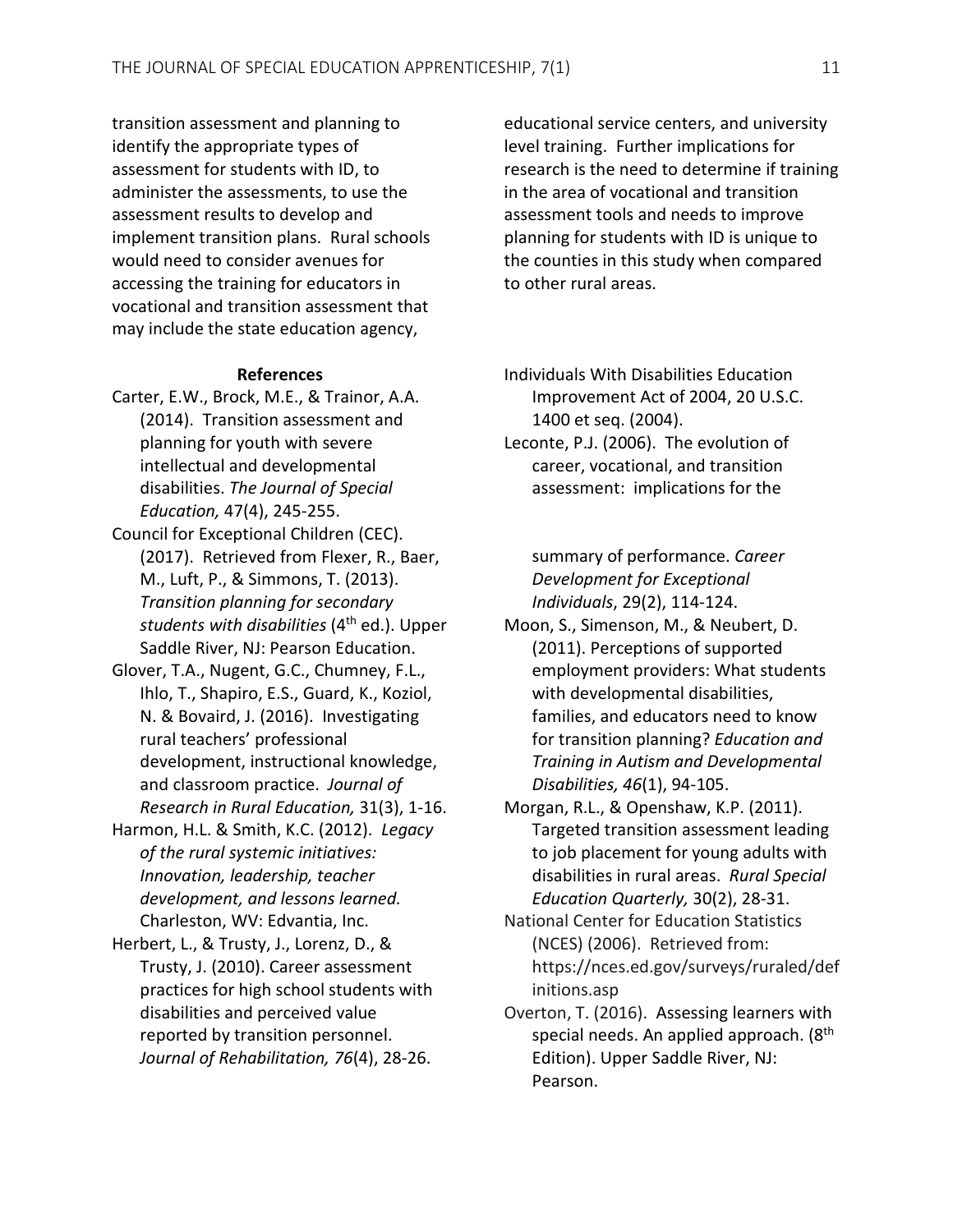- Patton, W., & Mcilveen, P. (2009). Context and models for the analysis of individual and group needs. *The Career Development Quarterly*, *57*(4), 327-334.
- Shogren, L., & Plotner, A. (2012). Transition planning for students with intellectual disability, Autism, or other disabilities: Data from the National Longitudinal Transition Study-2. *Intellectual and Developmental Disabilities,* 50, 16-30. doi:http:// dx.doi.org/10.1352/1934- 9556-50.1.16

#### **Corresponding Author:**

Janna Brendle, Ph.D. Texas Tech University PO Box 41071 Lubbock, TX 79409-1071 [janna.brendle@ttu.edu](mailto:janna.brendle@ttu.edu)

- Spinelli, C. (2012). *Classroom assessment for students in special and general education* (3rd ed.). Upper Saddle River, NJ: Pearson Education.
- Venn, J.J. (2014). Assessing students with special needs. (5<sup>th</sup> Edition). Upper Saddle River, NJ: Pearson.
- Wehman, P. (2011). *Essentials of transition planning.* Baltimore, MD: Brookes.
- Wehman, P. (2013). *Life beyond the classroom: Transition strategies for young people with with disabilities* (5th ed.). Baltimore, MD: Brookes.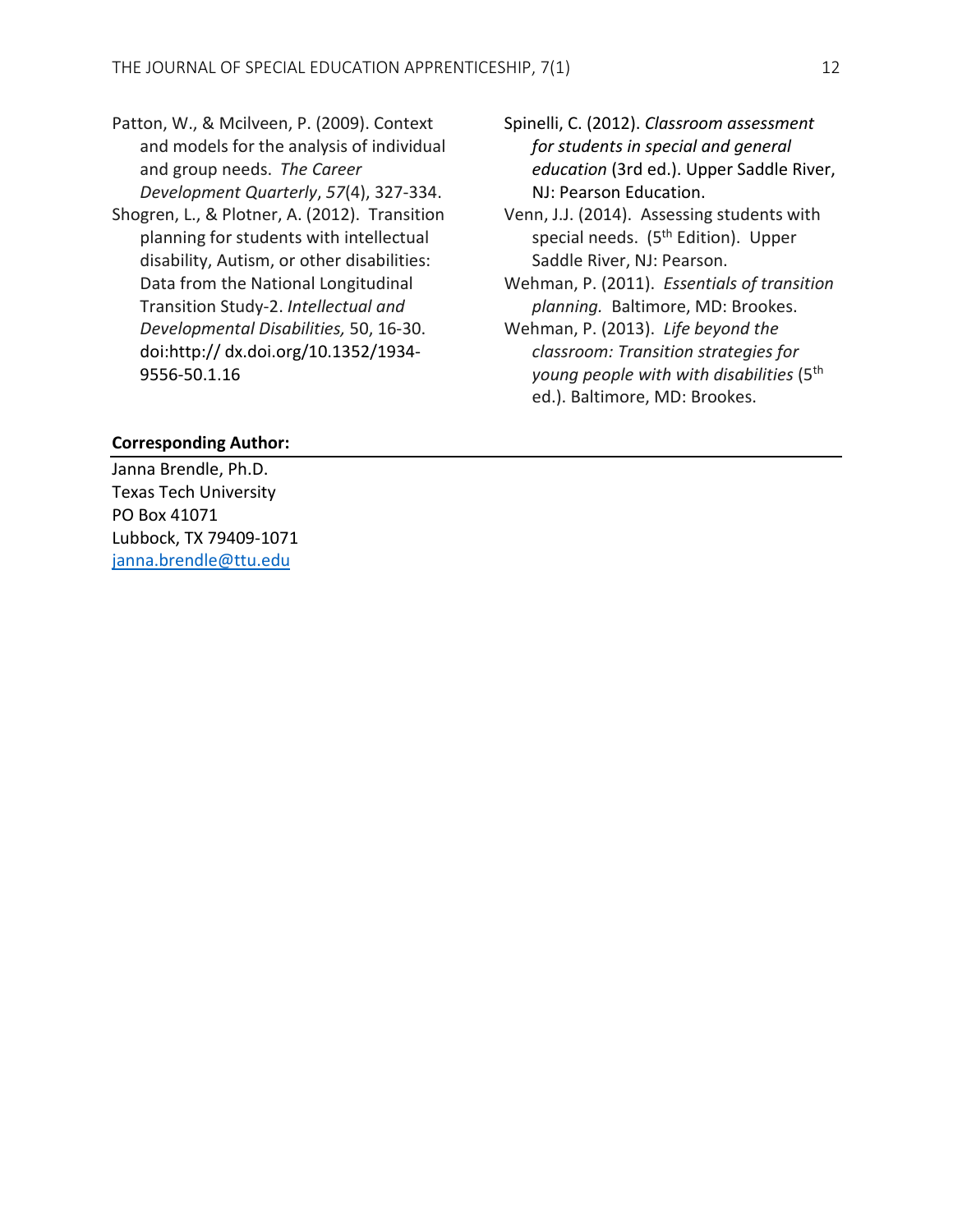# **Appendix A**

Vocational and Transition Assessment Knowledge of Educators for Individuals with Intellectual Disabilities Survey

Directions: Answer the questions as it applies to you in your educational setting. Your participation is voluntary. You may quit at any time by closing the browser window. The responses that you provide are anonymous and confidential. Please read each choice before making your final selection. This survey should only take 10-15 minutes of your time.

- 1. The high school(s) where I work is/are located in  $a(n)$  \_\_\_\_\_\_\_\_\_\_\_\_\_ settings (check all that apply).
	- A) Rural
	- B) Suburban
	- C) Urban
	- D) Combination (rural/Suburban)
- 2. The job category that best describes my position is:
	- A) District Administrator
	- B) Campus Administrator
	- C) Special Education Administrator
	- D) Vocational Adjustment Coordinator
	- E) Consultant
	- F) Campus Special Education Teacher
	- G) District Special Educator
	- H) Educational Diagnostician
	- I) Other (please specify)
- 3. The school or educational setting where I work can be classified as:
	- A) Middle School
	- B) High School
	- C) Alternative
	- D) Administrative/Central Office
	- E) Other (please specify)
- 4. The person(s) responsible for providing vocational and transition assessment to students with intellectual disabilities at the high school where I work or consult is/are the

\_\_\_\_\_(check all that apply)

- A) Career Counselor (School employee)
- B) Career Counselor Consultant (Non-school employee)
- C) High School Teacher
- D) High School Counselor
- E) School Psychologist
- F) Vocational Adjustment Coordinator
- G) Transition Services Consultant/Coordinator
- H) No one is assigned the duty as services are not available.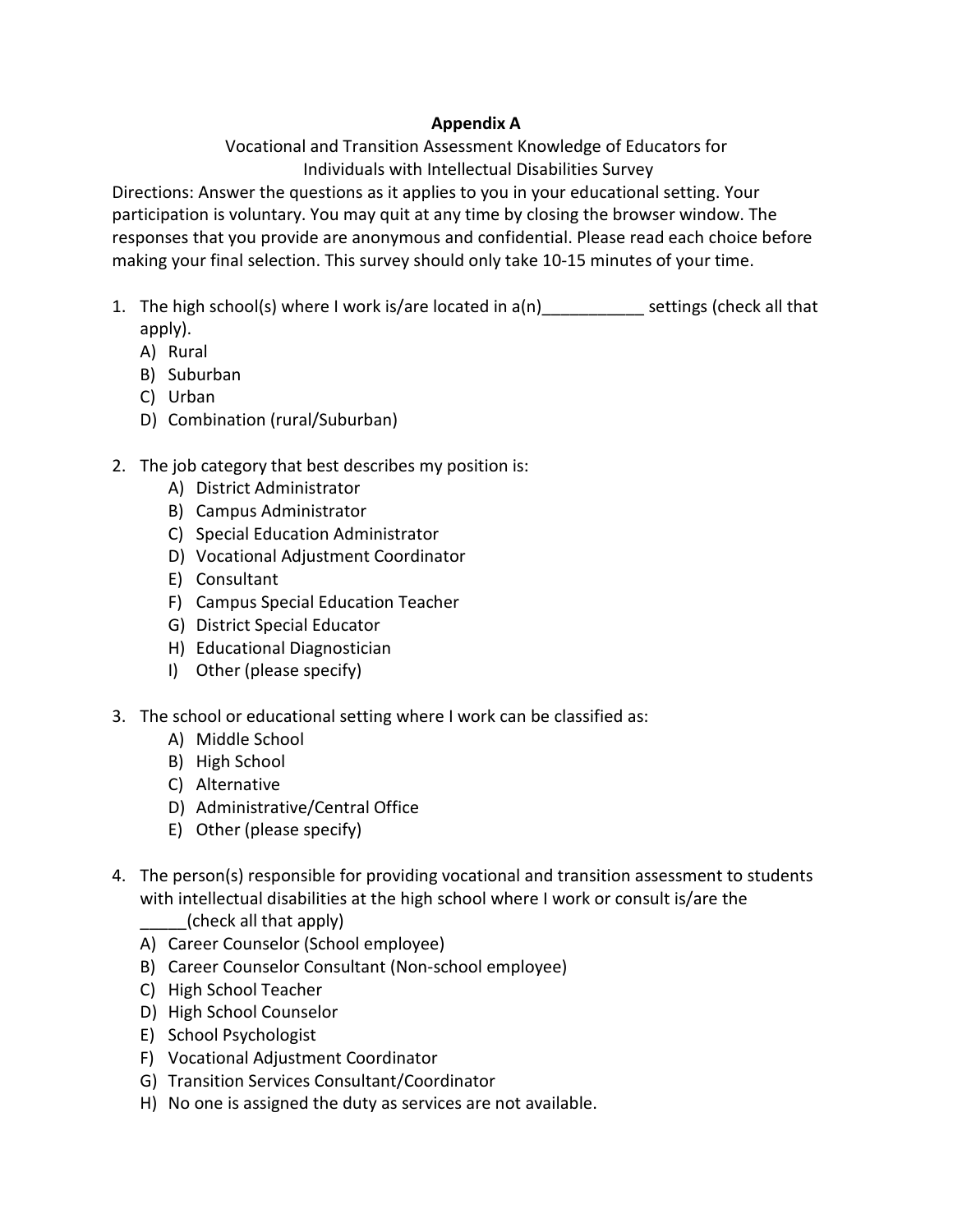- I) Other (Please specify)
- 5. At the high school(s) where I work, in most instances, vocational and transition assessments are conducted at the \_\_\_\_\_\_\_\_\_\_ grade(s) (check all that apply).
	- A)  $9<sup>th</sup>$
	- B)  $10^{\text{th}}$
	- C)  $11<sup>th</sup>$
	- D) 12th
	- E) All grade levels
	- F) No grade level assessments are provided
- 6. In my opinion, vocational and transition assessments should be conducted at the Grade(s) (check all that apply).
	- $A)$  9<sup>th</sup>
	- B) 10th
	- C)  $11^{th}$
	- D) 12th
	- E) All grade levels
	- F) No grade level assessments are provided
- 7. Areas that are typically addressed as part of vocational and transition assessment provided at our high school include:
	- A) Academic Achievement
	- B) Vocational Aptitude
	- C) Academic Aptitude
	- D) Career decision-making skills
	- E) Interests
	- F) Personality
	- G) Work Values
	- H) World of work knowledge
	- I) Other (please specify)
- 8. Choose the types of assessments pertaining specifically to vocational and transition assessment for individuals with intellectual disabilities that you use, have heard of, or do not use or have heard of . (Choose all that apply).

| Type of Assessment         | Only Heard<br>of | Used this | Not Used<br>or Heard<br>οf |
|----------------------------|------------------|-----------|----------------------------|
| Interest Inventories       |                  |           |                            |
| Career Aptitude            |                  |           |                            |
| Academic Achievement       |                  |           |                            |
| <b>Teacher Observation</b> |                  |           |                            |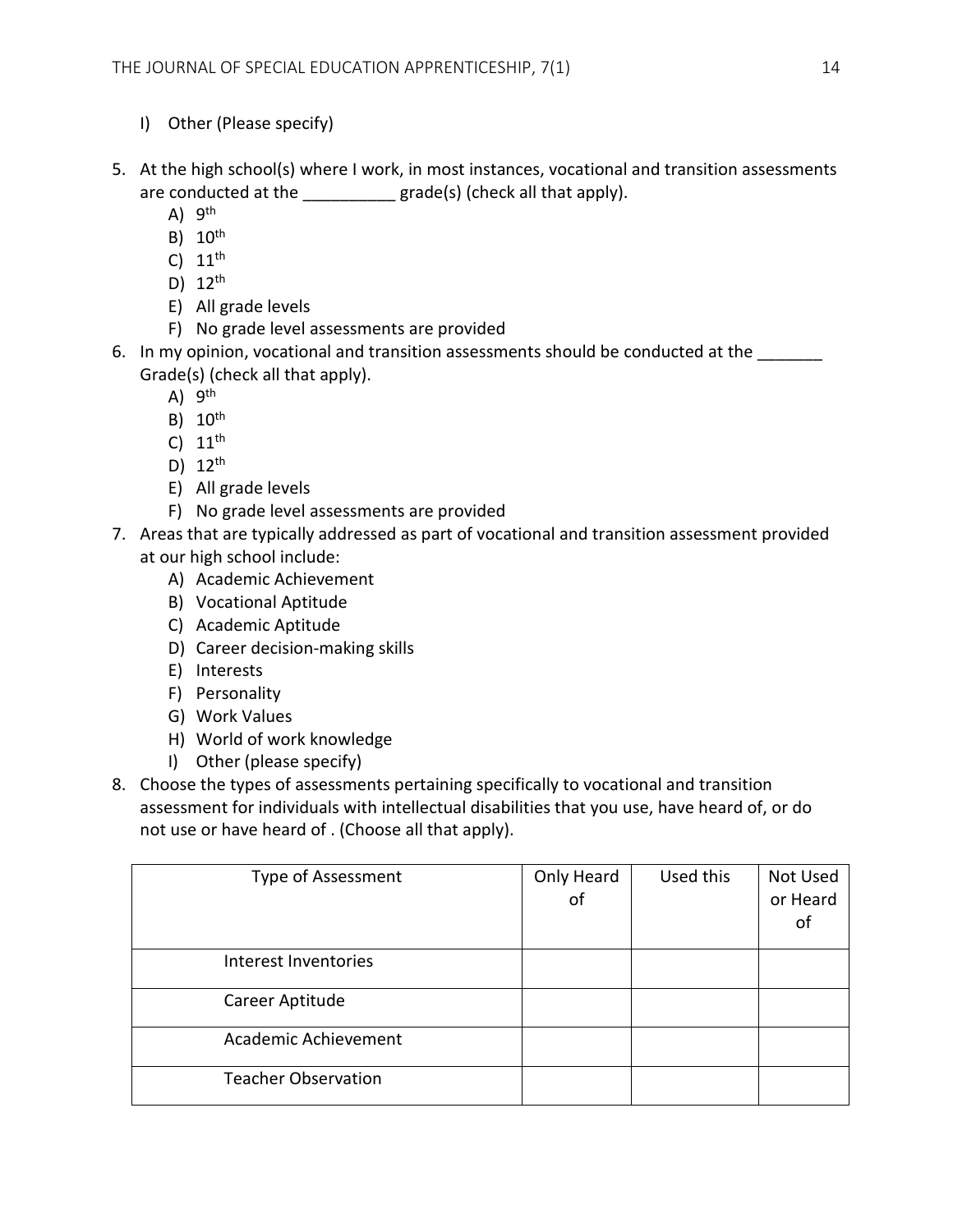| Intellectual Aptitude (IQ)           |  |  |
|--------------------------------------|--|--|
| <b>Student Survey</b>                |  |  |
| <b>Personality Profiles</b>          |  |  |
| Self-determination measures          |  |  |
| Self-Advocacy Skills measures        |  |  |
| Interviews                           |  |  |
| Ecological/Environmental             |  |  |
| Authentic                            |  |  |
| Portfolio                            |  |  |
| <b>Teacher Made</b>                  |  |  |
| Curriculum-Based                     |  |  |
| <b>Functional Skills Inventories</b> |  |  |
| Learning Styles                      |  |  |
| Situational                          |  |  |
| <b>Student Survey</b>                |  |  |

9. Choose the published assessments pertaining specifically to vocational and transition assessment for individuals with intellectual disabilities that you use, have heard of, or do not use or have heard of. (Choose all that apply).

| Type of Assessment                                                        | Only Heard of | Used this | Not used or heard of |
|---------------------------------------------------------------------------|---------------|-----------|----------------------|
| Microcomputer<br><b>Evaluation of Careers</b><br>and Academics<br>(MECA)  |               |           |                      |
| Reading-Free<br><b>Vocational Interest</b><br>Inventory: 2 (R-<br>FVII:2) |               |           |                      |
| <b>Transition Planning</b><br>Inventory (TPI)                             |               |           |                      |
| <b>Brigance</b><br><b>Employability Skills</b>                            |               |           |                      |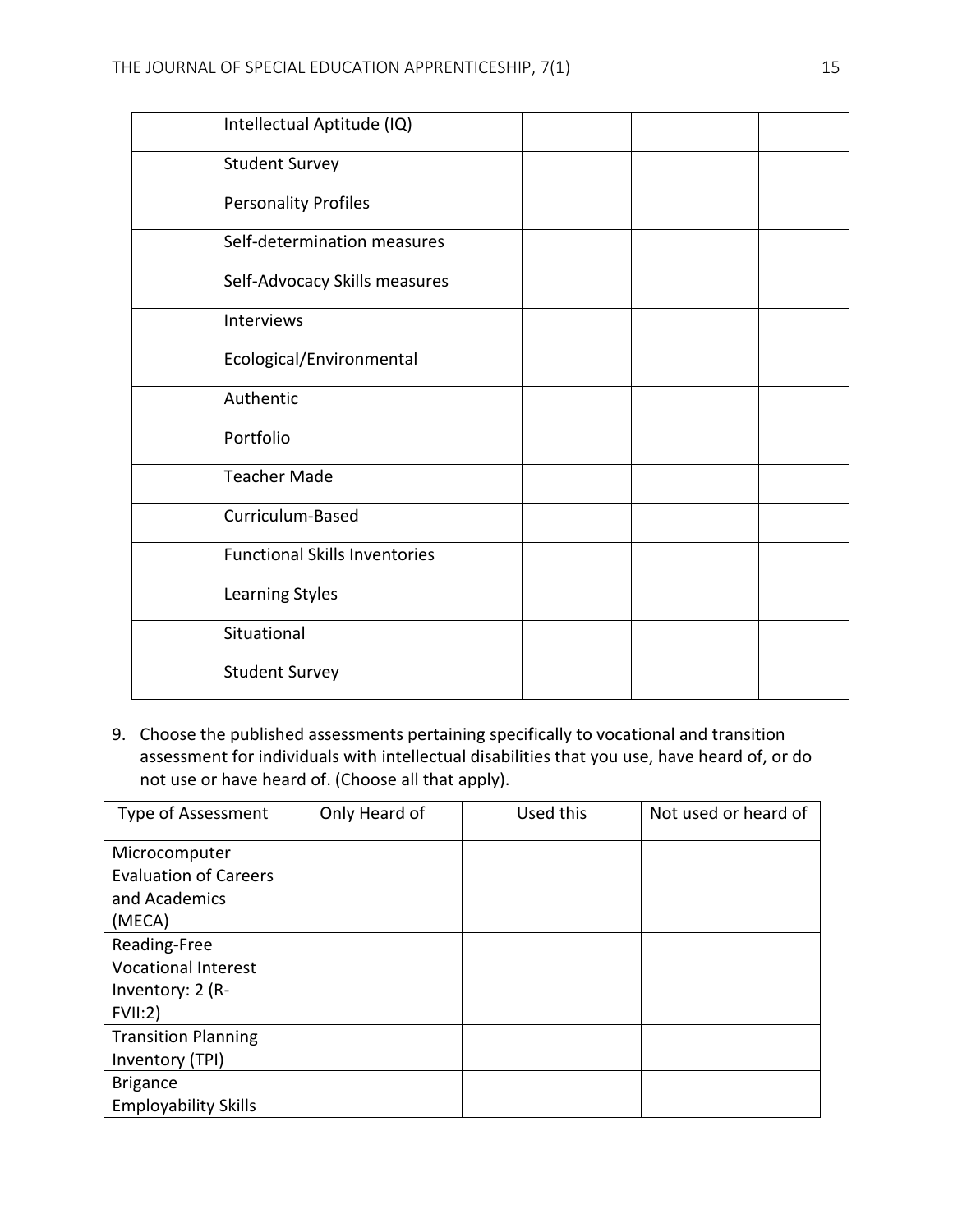| Inventory                   |  |  |
|-----------------------------|--|--|
| SEM (Special Ed.            |  |  |
| Manager)                    |  |  |
| Meyers Briggs Type          |  |  |
| Indicator                   |  |  |
| O-Net Career                |  |  |
| Interest Inventory          |  |  |
| Picture Interest            |  |  |
| Career Survey (PICS)        |  |  |
| Wide Range Interest         |  |  |
| and Occupation Test         |  |  |
| WRIOT <sub>2</sub>          |  |  |
| Arc Self-                   |  |  |
| <b>Determination Scale</b>  |  |  |
| <b>COPS-PIC: Picture</b>    |  |  |
| <b>Inventory of Careers</b> |  |  |
| C.I.T.E Learning            |  |  |
| <b>Styles Inventory</b>     |  |  |
| Other                       |  |  |
|                             |  |  |

- 9. In my opinion, vocational and transition assessment for students with intellectual disabilities provided at my school or schools have impact on improving transition planning to provide positive student support.
	- A) Significant
	- B) Moderate
	- C) Minimal
	- D) Little or no
- 10. As part of my professional training and/or work experience, I have a \_\_\_\_\_\_\_ understanding of how to use vocational and transition assessment to plan for high school students with intellectual disabilities.
	- A) Very Clear
	- B) Moderately Clear
	- C) Limited
	- D) Little or No
- 11. Which of the following training opportunities would you participate in to increase your knowledge and use of vocational and transition assessment tools and procedures for individuals with intellectual disabilities? (check all that apply).
	- A) One-hour workshop
	- B) 1-day workshop
	- C) Team Collaboration
	- D) Self -Study (Independent discovery)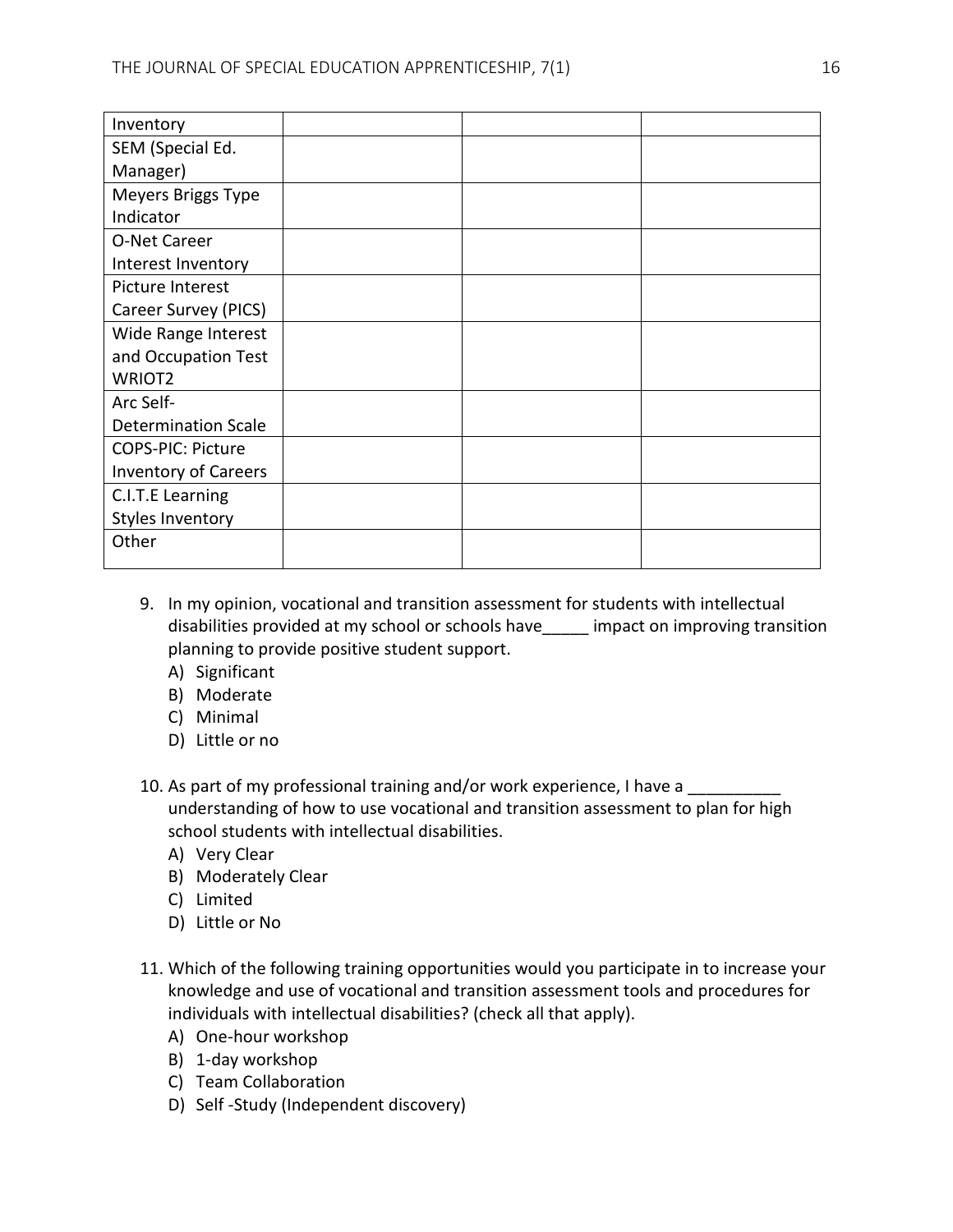- E) Multiple day workshops
- F) Ongoing in-service training
- G) Online training module
- H) Online college course
- I) College course (on campus or media-site)
- J) College coursework toward TEA certification in Transition.
- K) None
- L) Other (please specify)

# Demographic Information

This section contains a few demographic questions needed to describe the sample. Please remember that the responses you provide are anonymous and confidential.

 *12. What is your current age (rounded to the nearest year)*

| <b>Age Range</b> | <b>Response</b> |
|------------------|-----------------|
| $20 - 25$        |                 |
| $26 - 30$        |                 |
| $31 - 35$        |                 |
| 36-40            |                 |
| $41 - 45$        |                 |
| 46-50            |                 |
| $51 - 55$        |                 |
| 56-60            |                 |
| $61 - 70$        |                 |

# 13. What is your gender?

- A) Male
- B) Female
- 14. What is your highest level of education?
	- A) Bachelor's degree
	- B) Master's degree
	- C) Doctorate
	- D) Other

15. What is your total number of years as an educator, including this year? Please check the appropriate box.